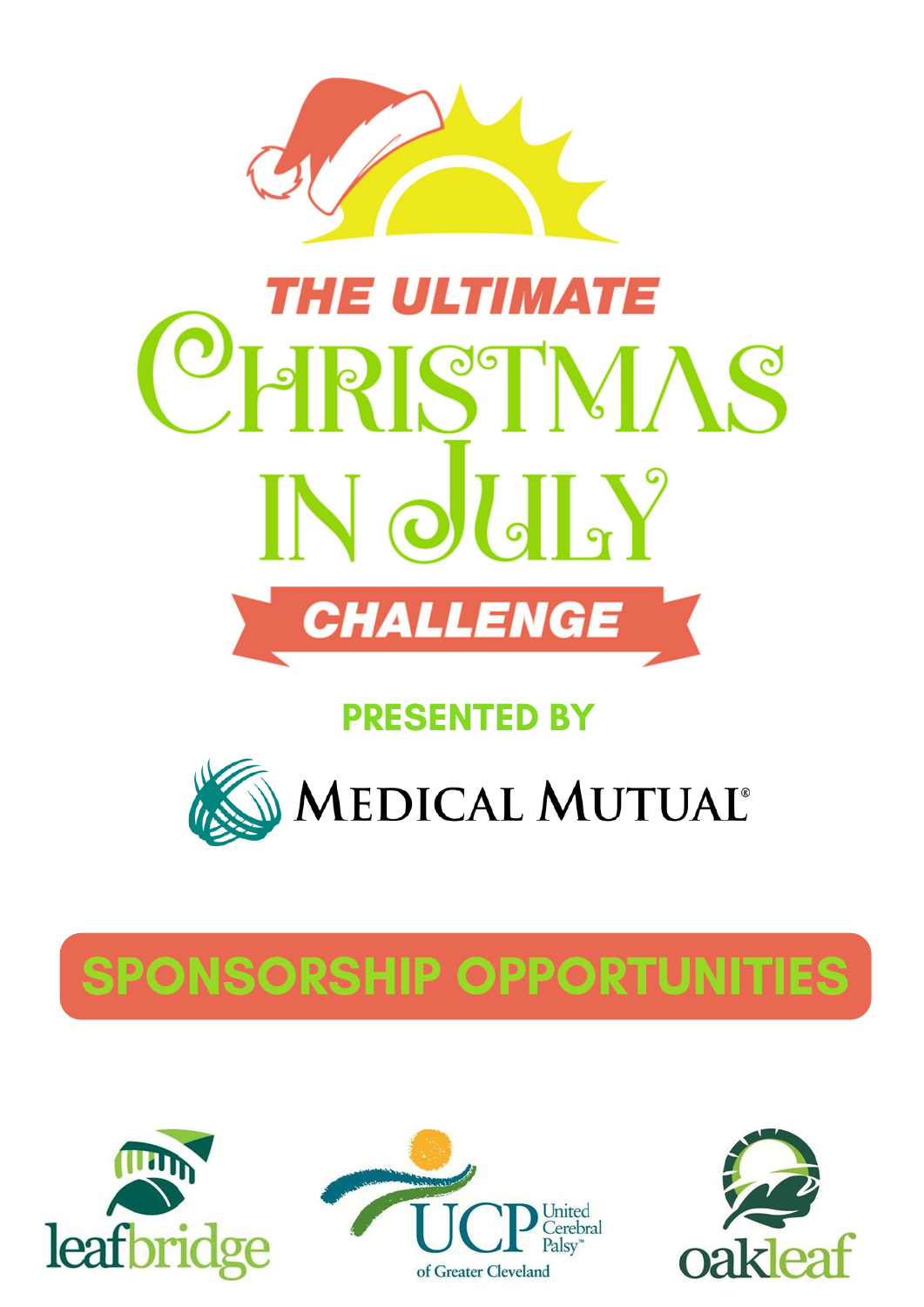### Sponsorship Levels Sponsorship Levels

#### Title Sponsorship (\$10,000)

- "The Ultimate Christmas in July Challenge" presented by Company Name Here
- Opportunity to have booth at event
- Company banner space at event
- Name mentioned in 2022 Fall Donor Newsletter (mailed to 2,000+)
- Name or logo placement on UCP of Greater Cleveland's website
- Name or logo placement on event registration and fundraising website
- Name or logo placement in UCP of Greater Cleveland's eNewsletter (sent to 6,000+)
- Name/Company listed as a "Challenge Station Sponsor" at three stations
- Name or logo placement on all collateral materials (i.e. flyers, direct mail)
- Name or logo placement on participant t-shirts
- Social media recognition
- Name or logo placement on sponsor banner
- Four (4) complimentary event registrations

#### Gold Sponsorship (\$5,000)

- Name mentioned in 2022 Fall Donor Newsletter (mailed to 2,000+)
- Name or logo placement on UCP of Greater Cleveland's website
- Name or logo placement on event registration and fundraising website
- Name or logo placement in UCP of Greater Cleveland's eNewsletter (sent to 6,000+)
- Name/Company listed as a "Challenge Station Sponsor" at two stations
- Name or logo placement on participant t-shirts
- Social media recognition
- Name or logo placement on sponsor banner
- Three (3) complimentary event registrations

#### Teal Sponsorship (\$2,500)

- Name or logo placement on event registration and fundraising website
- Name or logo placement in UCP of Greater Cleveland's eNewsletter (sent to 6,000+)
- Name/Company listed as a "Challenge Station Sponsor" at one station
- Name or logo placement on participant t-shirts
- Social media recognition
- Name or logo placement on sponsor banner
- Two (2) complimentary event registrations

#### Green Sponsorship (\$1,000)

- Name or logo placement on participant t-shirts
- Social media recognition
- Name or logo placement on sponsor banner
- One (1) complimentary event registration